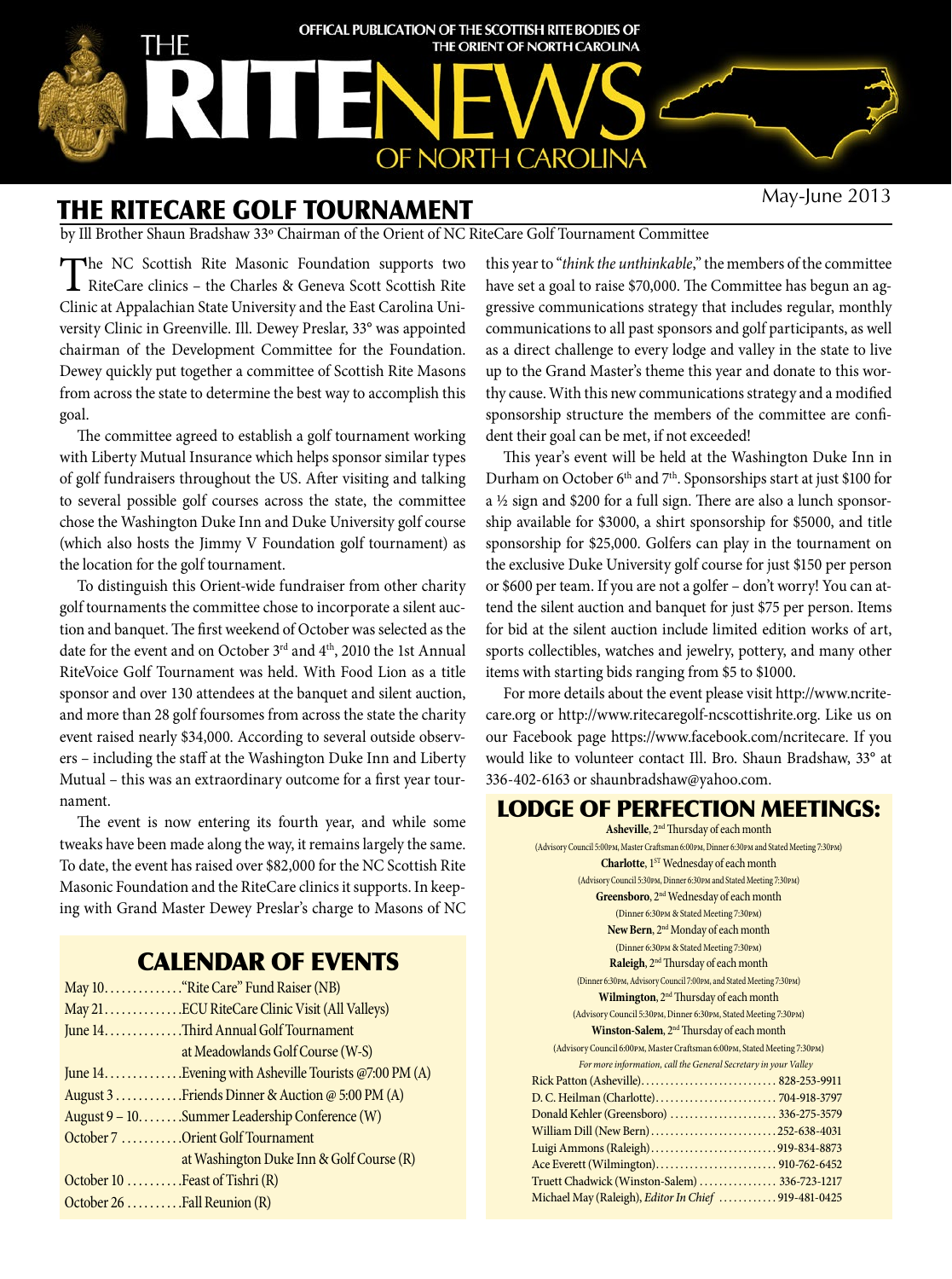# The Valley of AshEville AnnouncING Third Annual Scottish Rite Friends Dinner

by: Ill. Martin Fischer 33° - Personal Representative

casual. We are now asking members to purchase their tickets and to help the committee get items for auction, solicit sponsorships, and spread the word to their friends. Please contact Bill Black (828) 231-8387, Marty Fischer (828) 859- 6315, or Kyle Kissmann at (828) 551-0967 if you need additional information.

This Friends Dinner will again be held at the *Opportunity House* in Hendersonville, 1411 Asheville Highway, on Saturday, August  $3<sup>rd</sup>$  at 5 pm. It will feature a meal by the very famous *Crystal's Restaurant*. There will be a silent auction, and a cash & carry table will have items for immediate sale. Tickets are only \$20.<sup>00</sup> each and entitle you to a chance at the door prize. The door prize is a Kindle Fire. Dress is

Pictured to the right is the Valley of Asheville's newest<br>Knight of St. Andrew's member Brother Mike Fizer 32°,<br>N. K. C. A. K. A. L. M. C. C. C. C. C. C. C. C. C. C. C. with K.S.A. Knight Master Bill Black (left) and our SGIG PR Ill. Martin Fischer 33º.

# The Valley of AshEville Knights of St. Andrew

By Ill John M. Burchfield 33° -Public Relations

#### The Valley of AshEville SALUTE TO OUR VETERANS

#### by Ill. John M. Burchfield 33˚– Public Relations

Brethren, we pause for just a moment to remember Ill.<br>William A. Greene, Sr. 33°. Bro. Greene passed away Monday, February 4<sup>th</sup> in Hendersonville. Brother Greene served with distinction and honor in the U.S. Marine Corps during the Korean War. He was a member and Past Master of the Biltmore Masonic Lodge No. 446 of Asheville and a 33º member of the Valley of Asheville Scottish Rite. Bro. Greene is survived by his wife of 62 years, Christine Greene; son, William A. Greene, Jr. and his wife, Lynn of Sugarloaf, PA; daughters, Deborah, Linda and Theresa Greene all of Hendersonville; grandchildren, William and Jordan ARIN Greene of Sugarloaf, PA. A funeral service was held on Friday, February 8th at Western Carolina State Veterans Cemetery with Military Honors and Masonic Rites. He has now gone on to a higher brotherhood to engage in nobler duties.<br>
THE VALLEY OF ASHEVILLE



by Ill. John M. Burchfield 33° – Public Relations<br>Dictured to the left are Brothers Mark Jordan 32° and Pictured to the left are Brothers Mark Jordan 32° and<br>Carey Harnash 32° receiving their certificates of completion for the Master Craftsmen-II Program from Ill. Martin Fischer 33º, Personal Representative. The Valley of Asheville now has nine members who have completed the MC-II program.



 $A$ t our February 14<sup>th</sup> meeting we had many guests to at-<br>tend our meeting. They are our best friends, our most trusted confidants and our biggest supporters. They also know how to really spice up an evening and add a lot of class to our meeting.

A Mason's ceremonial lamb skin apron is a record of a Machievement – the badge of a Mason. The majority of Masons are buried with the apron around them or it is passed down to the family.

# Master Craftsman II

#### The Valley of AshEville Our Ladies

by Ill. John M. Burchfield 33˚– Public Relations



#### The Valley of Charlotte Knights of St. Andrew

by Todd Harrington 32° – Knight Commander

The Knights of St. Andrew of the Valley of Charlotte continue our dedicated service around our Valley and Masonry.<br>We are finalizing our fund raising project and hope to have a big kick off in the coming month. We served a dants during the Maundy Thursday service and continue to provide help around the Temple building. The brother knights of Charlotte have also been requested to assist in an upcoming Bluegrass Marathon to support Masons Helping Children on Sept 21st. Please mark your calendars because the event is planning for 900 visitors and will need the help of all our members. I am continually reminded how proud I am to be a Knight of St. Andrew because of the commitment my brothers bring to our order. Thank you all for your hard work and we'll see you at the Spring Reunion.

Symmes . If anyone has information about Johnson or his family, contact Reel at 704-937-0639 or email deno4reel@aol.com



by D. C. Heilman 32°KCCH - General Secretary

*"A Mason knows where the apron is at all times and the family knows where it is to be able to use it at the funeral,"* said Dennis C. Reel.

When an apron dated 1919 was found in a shoebox recently by the Masons at Cleveland Lodge No. 202 in Shelby, they called Reel to come and take a look.

The name written on the apron was H.C. Johnson and his lodge was Orient Lodge No. 395 in Wilmington.

*"I'm a life member at the Lodge in Wilmington,"* said Reel, who moved to Cleveland County in 2005. "*I can visit any lodge in the world. They know I'm from Wilmington and that I visit a lot of lodges."*

Reel and the others are wondering how the apron ended up in Shelby and would like to return it to Johnson's relatives. Returning the apron is important, because of the values of Masonry, he said.

*"Free Masonry is not a religion, but we are religious in nature,"* he said. *"We believe in the fatherhood of God and the brotherhood of man. We teach friendship, morality and brotherly love. It is my duty to see that this apron is returned to the family."*

If Reel can't find any living relatives, he will deliver the

apron to the Orient Lodge and it will be displayed there.

On the inside of the apron is recorded when Johnson received his First, Second and Third degrees. To receive each degree, a mason must recite the cat-

echism.

*"The catechism is not written down, it is passed down orally,"* Reel said. *"For this man to have gone through all three degrees in 50 days is unheard of."*



With the information he had, Reel contacted the Grand Lodge and found out the following.

Horace Clifton (H.C.) Johnson was born in Fayettevlle in 1895 and died March 25, 1956. He was married to Esther Dew Johnson, who died July 3, 1996.

He received his First Degree July 7, 1919; his Second Degree, July 18, 1919; and his third degree Aug. 27, 1919. He lived at 3919 Sweetbriar Road, Wilmington, and paid his dues for 37 years. His daughter, Georgia Symmes, died July 6, 1993. She had two sons, Michael D. Symmes and Patrick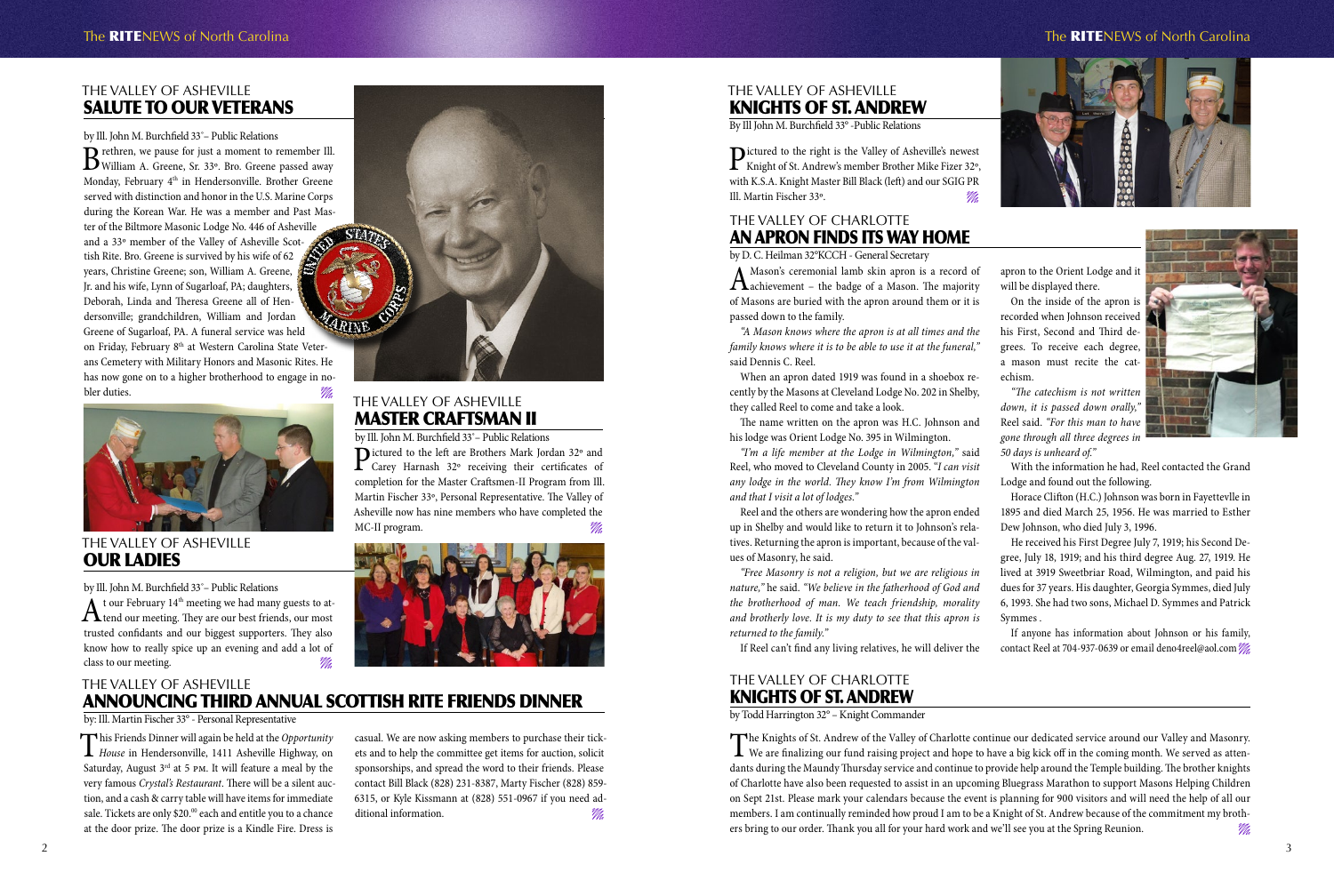# The Valley of NEW BERN A Rare Occurrence

by Ill Steve Burgess 33<sup>°</sup>

The Valley of New Bern takes great pleasure in congratulat-<br>ing the Grand York Rite Bodies of North Carolina on their<br>field of the contract of the contract of the contract of the contract of the contract of the contract of successful Conclave held in New Bern on Monday, March 18th, and Tuesday, March 19th.



of the same Masonic Lodge, Saint John's No.3 of New Bern. Finally, all three are members of the Valley of New Bern Court of Honor, Illustrious Brother Thomas is an Inspector General 33° Honorary, and Sir Knights Brothers Dale and Warren are Knights Commander Court of Honor. The next time that you think that the sun might be shinning just a little brighter in New Bern this year, it might be because we are honored to have so many luminaries in one place.

Pictured from left to right are: Sir Knight Dale D. Davis, Right Imminent Grand Commander of the Grand Commandery of Knights Templar of NC, Most Worshipful Dewey R. Preslar Jr, Grand Master of the Grand Lodge of North Carolina, Most Excellent Thomas F. Janyssek, Grand High Priest of the Grand Royal Arch Chapter of NC, and Most Illustrious Warren G. Taylor, Grand Master of Royal and Select Masters of NC.

This Conclave was of special interest to the Valley of New Bern for several reasons. To begin, this is the first time anyone can remember that the elected head of all three York Rite Bodies are from New Bern. Additionally, all three are Past Masters

At its March meeting the New Bern Lodge of Perfection<br>Adopted the suggested changes submitted by the Strategic Planning Committee. The rationale behind these changes was to create more leadership positions within the Valley and to more efficiently manage the line of progression for officers in each body. Under the current system it would take an individual almost forty years to go through the chairs in all the bodies without serving in several bodies at a time. In order to more effectively manage the line of progression, the number of positions in each body has been reduced to allow an individual to more rapidly progress through the chairs. New job descrip-

Beginning with the 2014 Year, the formal opening of the meeting, preparation of the meal, and presentation of programs will be assigned to the Lodge of Perfection, Chapter Rose Croix, Council of Kadosh, and Consistory on a rotational basis. These changes will allow each body and its officers to more fully participate in the leadership roles of the Valley. The Strategic Planning Committee meets on a weekly basis. Scottish Rite Brethren from the Valley of New Bern are welcome to attend. Contact the Valley Secretary for details on the next meeting date. The same of the same of the same of the same of the same of the same of the same of the same of the same of the same of the same of the same of the same of the same of the same of the same of the same of the

## The Valley of NEW BERN Changes for 2013

by Ill Steve Burgess 33<sup>0</sup>

 $B$ y the time you read this, the Ceremony of Remem-<br>brance and Spring Reunion will be history for some and reflection for others. Many thanks to all who played apart in The Ceremony of Remembrance this year. Also to the ones behind the scenes that it takes to pull a special event like this off. There was a great attendance this year to pay respect to our Brothers who departed to that House not made with hands eternal in Heaven.

I also want to congratulate Bro. Tim Clifford 32° KSA on his completion of the Master Craftsman II program. Great job. If you have not started Master Craftsman I or II Program, I encourage you to sign-up for one of the study groups. See Bro. Mike Kenlan 32° KSA Master Craftsman Director, that will get you started. I wish everyone a safe and enjoyable summer break.  $\mathscr{C\!\!M}$ 

tions are being proposed and drafted for each position.

According to Albert Mackey in the Lexicon and History<br>
of Freemasonry (Philadelphia: McClure Publishing, 1910), brotherly love, relief, and truth are the *"words [that] constitute the motto of our order, and the characteristics of our profession. They need no explanation, but the prove that a society which could adopt them, can be founded only on the principles of virtue."* (page 67)



#### The Valley of Greensboro From our Venerable Master

by Jesse Bowman, 32° KCCH

While the world may have changed dramatically in the last 100 years, our motto remains. When we make brotherly love, relief, and truth the characteristics of our profession, we bear witness to the world the best of who we are as men and Masons. No matter how much the world may change in the next hundred years, these words and characteristics will remain the same and continue to make good men better—a brotherhood of men under the Fatherhood of God.  $\mathscr{W}_{\mathscr{U}}$ 

#### The Valley of Greensboro **SPRING REUNION**

I want to thank the Brothers from the Valley of Winston Salem for a Wonderful joint Spring Reunion. Thanks go out to those who assisted and participated in the reunion. I would like to welcome all new Masters of the Royal Secret into our Scottish Rite Valleys.

 $\bigcap$  pring is in the air my Brothers, the trees around our  $\mathbf{\mathcal{S}}$  state are beginning to bud, buttercups are up and the days are longer and warmer. With Spring comes our Spring Reunion, which was April 26 & 27, 2013. The Reunion should be thought of as an experience, not just the number of candidates in a class. A Reunion is for all Scottish Rite Masons, not exclusively the new candidates. It is a wonderful time to see each other and reflect on those sacred obligations that have bound us together these many years and welcome others to our fraternity.

It's hard to believe the year is about half over so soon. This year The Valley of Greensboro will be dark in June and July. We will be back for our stated meeting in August. Our Fall Reunion will have a new floor mat. It will be held at our stated meetings starting in September and October and conclude with the 32° in November.

The degree teams continue to practice for the upcoming Honors conferrals scheduled for the Orient of North Carolina in November 2013 and begin preparations for the 2013 Fall Reunion.

#### The Valley of Greensboro Personal Representative

by Ill Gene Cobb 33°

Mackey's point was made over a hundred years ago and since that time circumstances and situations in society have proven that these words do in fact need explanation because these principles of virtue are desperately needed in the world today. We still see them in our lodges whenever we reach out to aid and assist or extend the hand of charity. We still see them every time we make decisions based on the balance of our feelings and the facts. When we look closer, we also see a broken and hurting world that good men who love God and one another can help.

 One of the best places these principles of virtue continue to be taught is through the degrees of Scottish Rite Masonry. Men who want to improve themselves not only in the fraternity, but also in daily living will find many ways to do so through the lessons of our degrees. As we teach our lessons and exemplify our degrees, we need to remember that as ancient as our teachings may be, they are still needed and still relevant in today's society. With reunions coming up across North Carolina, explaining what we are to candidates is one thing. We do much better when we remind ourselves to live by our motto of brotherly love, relief, and truth so that others see what we teach by how we live. Such a witness would need no explanation.

by Gary Handy, 32 Degree, KCCH

Also, remember to invite a Brother back into the Valley, who for whatever reason has left and now may want to rejoin with us. It is not for us to question the motives of the Brother for leaving, but only to lovingly understand and welcome him back. Remember the words of Henry David Thoreau, *"Never look back unless you are planning to go that way". .*.

#### The Valley of Charlotte Ritualistic Labors

by Ill. Jack Huskey, 33° - Director of the Work

Practice schedules:

| Sunday, May 5 <sup>th</sup>     | KCCH degree practice | 2:00 <sub>pm</sub> |
|---------------------------------|----------------------|--------------------|
| Sunday, June 23rd               | KCCH degree practice | 2:00 <sub>pm</sub> |
| Sunday, July 14th               | 33° degree practice  | 3:30pm             |
| Sunday, July 21st               | KCCH degree practice | 2:00 <sub>pm</sub> |
| Sunday, August 11 <sup>th</sup> | 33° degree practice  | 3:30pm             |
| Sunday, August 18th             | Fall casting meeting | 1:30 <sub>pm</sub> |
| Sunday, August 18th             | KCCH degree practice | 2:30pm             |
|                                 |                      |                    |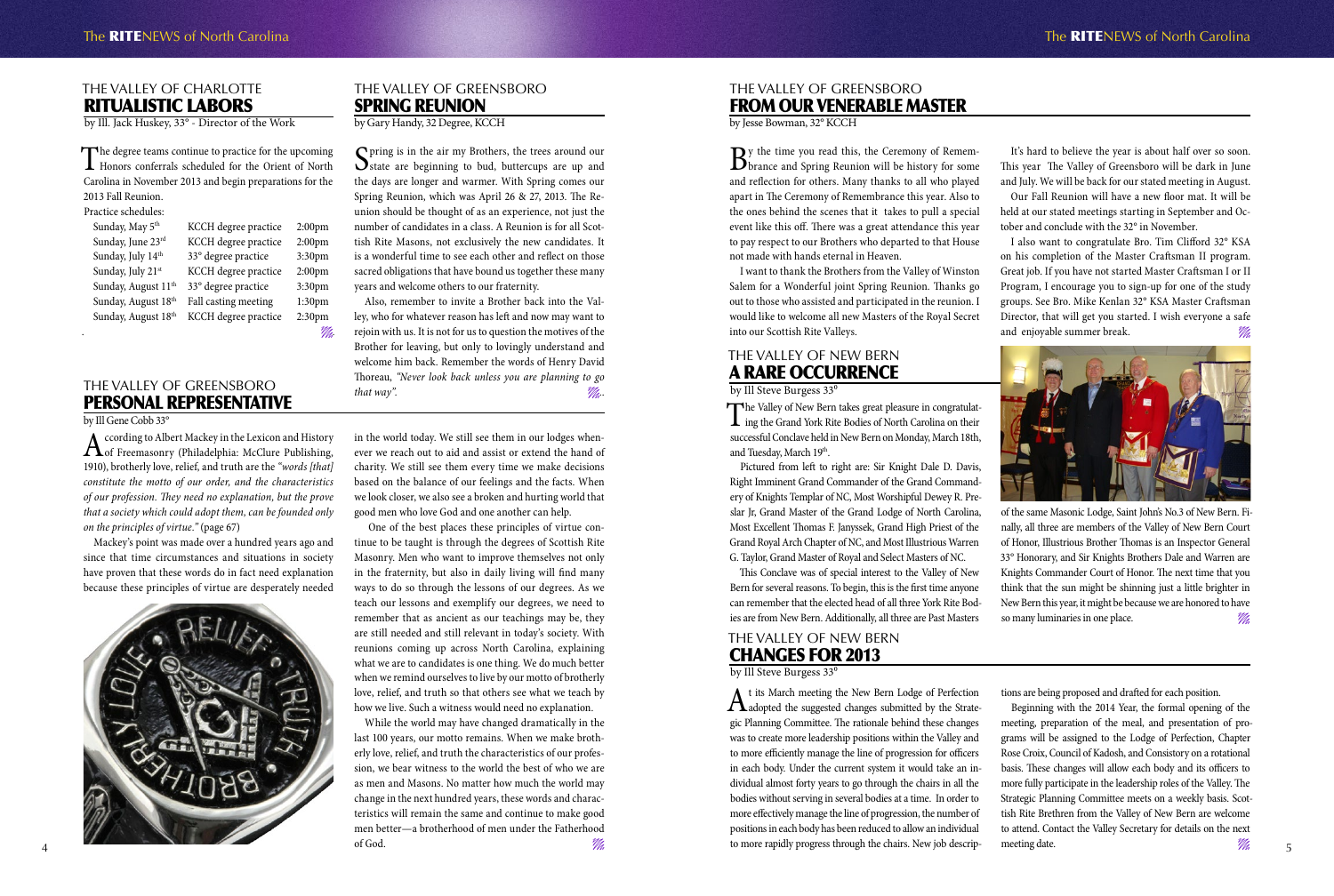## The Valley of Raleigh From our Venerable Master

by Stanford Joyner 32° KCCH – Venerable Master

On January 10, I had the honor of being installed as Venerable Master of The Carle A. Wood-<br>ruff Lodge of Perfection Scottish Rite Valley of Raleigh. I have been Blessed to have been<br>in the contribution of the Hall and the installed with some of the best Scottish Rite Masons in The Valley.

We have a great year planned and we will work together to achieve our goals. I know we will have a great year.

My vision for the up coming year is, to grow in knowledge, membership and brotherhood. My mother taught me that if I worked hard and planned well, the results would be good.

Brother Elmer G. Oakes Jr. 32° celebrated his 50<sup>th</sup> year in Masonry as a member of Churchland Lodge No. 276,

# The Valley of Raleigh Elmer G. Oakes Jr. 32°–50th Year OF Masonry and Scottish Rite

#### by Michael May 32° KCCH



On January 27, Ill Sam Vaughan, Ill Luigi Ammons and Michael May 32 KCCH presented brother Elmer Oakes his 50 Year Scottish Rite Certificate at his home in Raleigh.

> Also a special thanks to Brother Gordon's wife Kay for preparing and serving everybody a delicious lunch.  $\mathscr{U}_\ell$

> Portsmouth Virginia and the Scottish Rite in the Valley of Portsmouth Virginia. Brother Oakes is also a member of Esther Chapter No. 37 OES also located in Portsmouth Virginia.

> Brother Oakes retired from Abex Corporation, Railroad Products Group, as Plant Manager in 1978. A member of The Greatest Generation , he served during World War II in Europe during the Battle of the Bulge. He was a member of the 9th Armored Division, 52nd Armored Infantry Battalion.

> > tables should be at the Temple by 8:00 am The event will be held from 11:00 AM to 7:00 PM and the tickets are \$8.<sup>00</sup> per plate.  $\mathscr{W}_{\ell\ell}$

A native of Saltville Virginia , Brother Oakes recently relocated from his home in Chesapeake Virginia and now resides with his son Brother Gordon Oakes 32º and his wife Kay Oakes in Raleigh, North Carolina.

> Several months ago the Personal Representative formed an Ad Hoc Committee of several of the newer members of the Valley and charged us with developing ideas that promote improved sustainability and health of the Valley in the current and future years. One important question asked by members of the Committee was: "*WHERE IS EVERYBODY?*" We want to remind all members of the Valley that your attendance and participation at our Stated Meetings

Pictured presenting Brother Oakes his certificate celebrating 50 years in Scottish Rite are Ill Luigi Ammons 33º General Secretary Valley of Raleigh, Brother Elmer Oakes 32º and Ill Sam Vaughan 33º Personal Representative Valley of Raleigh.

#### The Valley of Wilmington **REUNIONS**



# The RITENEWS of North Carolina The RITENEWS of North Carolina



union. Up-to-date information can be found on our website or by calling the Temple at (910) 762-6452.



## The Valley of Wilmington Master Craftsman II

by Richard W. Knauss, 32°, KCCH

A certificate and pin were presented to John Carnegie, 32°<br>at our March Stated meeting. John joins Richard Knauss, 32°, KCCH and Sean Hughes, 32°, KSA who have also completed the Master Craftsman II course. Pictured above from left to right are the Venerable Master Harry Turner, 32°, KCCH; John Carnegie, 32°; and General Secretary A.C. Everett, 33°.  $\mathscr{W}_\mathscr{U}$ 



#### The Valley of Wilmington Annual Fish Fry

by Richard W. Knauss, 32°, KCCH

Our annual Fish Fry will be held at the Wilmington Temple on April 24. Members who wish to help setup tents signs and

# The Valley of Wilmington Note from the Ad Hoc Committee

by Jim Brandt, 32°, KSA & Jim Tyler, 32°, KSA

and Reunions is very important to the future of the Valley. There are a lot of important and dramatic changes being discussed such as our recommendations in areas that will impact the financial condition, staff, and the future of the Temple itself. Additionally, there is a lot of very important Degree work being presented at the Reunions that will enrich all of our Masonic lives. We looking forward to your attendance at all future Valley functions.

by Richard W. Knauss, 32°, KCCH

The Fall Reunion will be held on Friday Nov. 1 and Sat-<br>urday Nov. 2. Petitions are available at the Temple or on the "*Reunion*" page of our website www.wilmingtonaasr.org Remember that the initiation fee is \$300.<sup>00</sup> per candidate.

Petitions will be accepted as late as 7:00 am the morning of the first day of the re-

# The Valley of Wilmington Distinguished Service Awards

by Richard W. Knauss, 32°, KCCH

 $\Lambda$  t our Sweet Heart Awards Banquet Dinner and Dance, Distinguished Service Awards were presented to E. John Tompson,  $\mathscr{W}_\ell$ 

*On Sunday February 10, 2013 at the Eagle Scout Ceremony at Westminster Methodist Church in Kinston NC, Michael May 32° KCCH presented Jacob Whitfield the Scottish Rite Masonic Certificate of Accommodation Award.*

*Jacob is the son of Todd Whitfield and Cindy Rutledge of Greenville NC. He is also the grandson of Michael and Phyllis Whitfield May.*





*2013 Raleigh Spring Class: Front row L – R: Jamie Sanchez 32°, Richard D. Dell Jr 32°., Fred L. Puryear 32° Back row L – R: Ill Sam Vaughan 33°, Personal Representative; Ill Luigi Ammons 33°, General Secretary*

# The Valley of Winston-Salem Maundy Thursday

*Left to right: John Craven 32° KCCH, Tommy Allen Jr. 32° KCCH, Tom Jolly 32° KCCH, Jim Earnhardt 32° KCCH, Brandon Faircloth 32° KCCH, Jason Anderson 32°, and George Powers 32°*